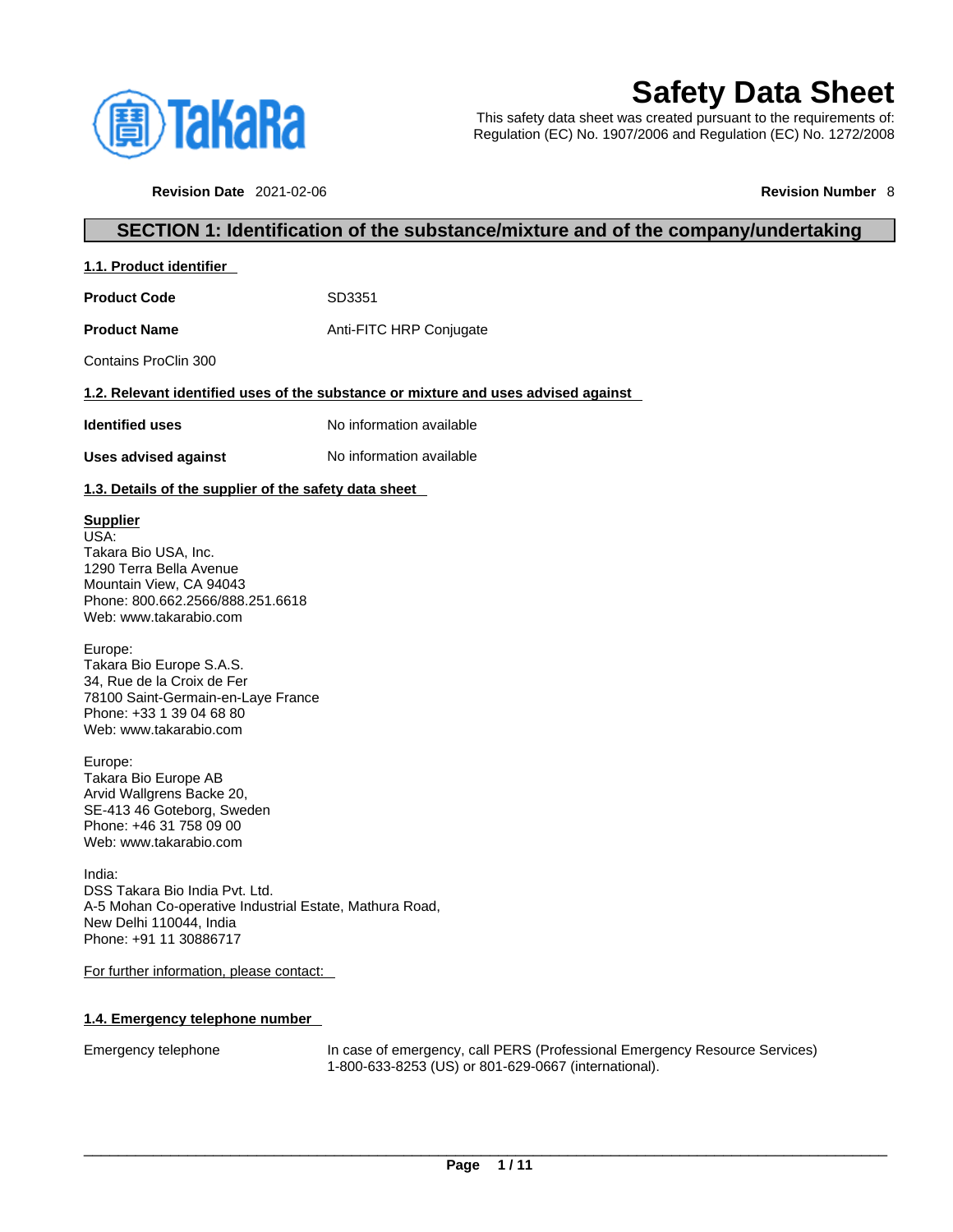# **SECTION 2: Hazards identification**

#### **2.1. Classification of the substance or mixture**

| Regulation (EC) No 1272/2008      |                                 |
|-----------------------------------|---------------------------------|
| <b>Skin corrosion/irritation</b>  | $\textsf{C}$ ategory 2 - (H315) |
| Serious eye damage/eye irritation | $\textsf{C}$ ategory 2 - (H319) |
| <b>Skin sensitization</b>         | Category $1 - (H317)$           |
| <b>Chronic aquatic toxicity</b>   | Category 2 - (H411)             |

#### **2.2. Label elements**





Warning

#### **Hazard statements**

- H315 Causes skin irritation
- H317 May cause an allergic skin reaction
- H319 Causes serious eye irritation
- H411 Toxic to aquatic life with long lasting effects

#### **Precautionary Statements - EU (§28, 1272/2008)**

- P264 Wash face, hands and any exposed skin thoroughly after handling
- P273 Avoid release to the environment
- P280 Wear protective gloves
- P280 Wear protective gloves and eye/face protection
- P321 Specific treatment (see .? on this label)
- P391 Collect spillage

#### **2.3. Other hazards**

Toxic to aquatic life.

# **SECTION 3: Composition/information on ingredients**

#### **3.1 Substances**

Not applicable

# **3.2 Mixtures**

| Chemical name Weight-% |           | <b>REACH</b> registration<br>number | EC No                         | Classification<br>according to<br>Regulation (EC) No.<br>1272/2008 [CLP]                                                                                                                                     | Specific<br>concentration<br>limit (SCL)                                           | M-Factor | M-Factor<br>$ $ (long-term) $ $ |
|------------------------|-----------|-------------------------------------|-------------------------------|--------------------------------------------------------------------------------------------------------------------------------------------------------------------------------------------------------------|------------------------------------------------------------------------------------|----------|---------------------------------|
| <b>TRADE SECRETI</b>   | $0.1 - 1$ | No data available                   | INo informationI<br>available | Acute Tox. 3 (H301)<br>Acute Tox. 2 (H310)<br>Acute Tox. 2 (H330) Skin Corr. 1B::<br>Skin Corr. 1C (H314)<br>Eye Dam. 1 (H318)<br>Skin Sens. 1A (H317) $ 0.06\% < = C < 0.6 $<br>(EUH071)<br>Aquatic Acute 1 | Skin Sens. 1::<br>C>=0.0015%<br>$C = 0.6\%$<br>Skin Irrit. 2::<br>Eve Irrit, $2::$ | 100      | 100                             |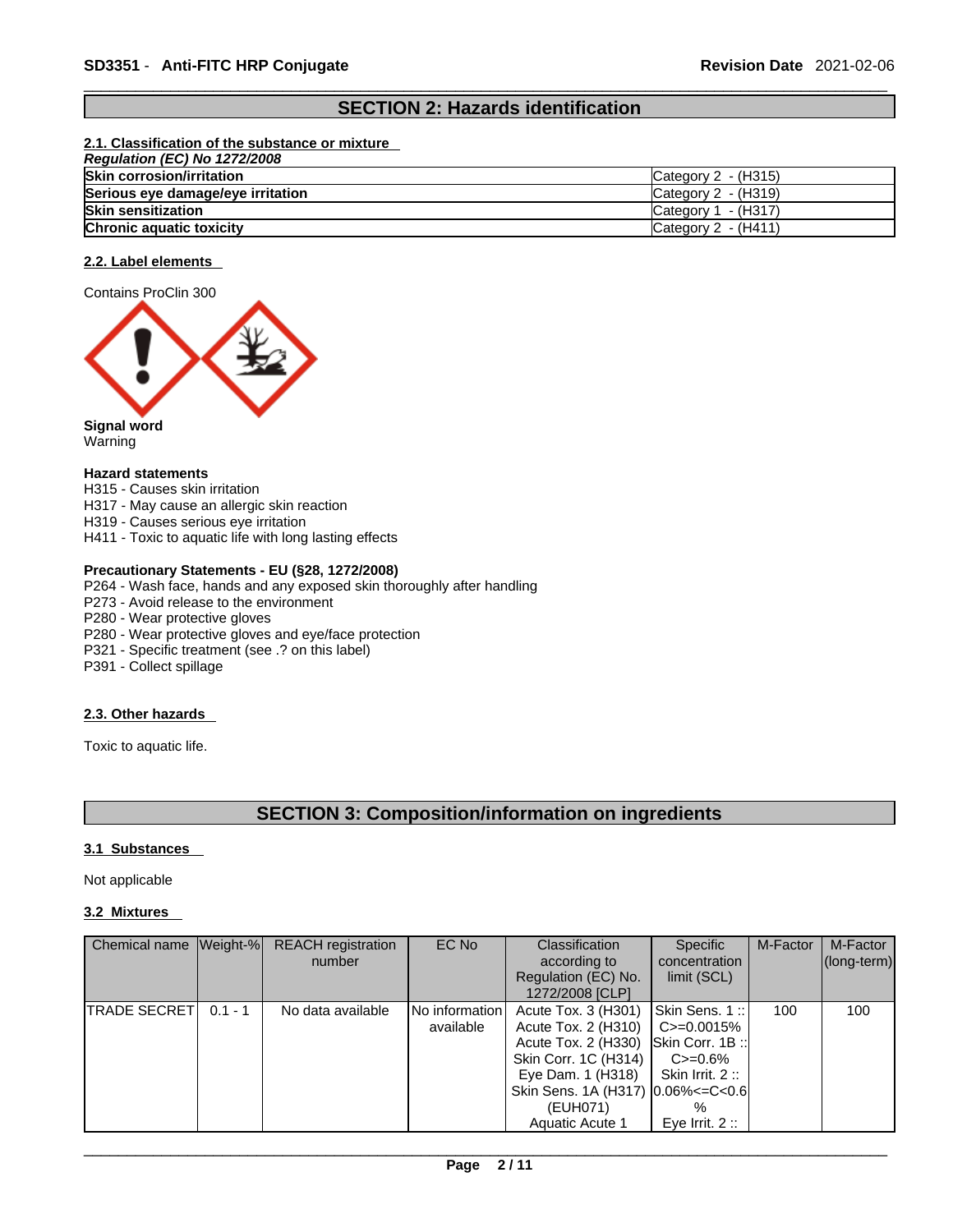|  |  | (H400)          | $.06\% < = C < 0.6$<br>m |  |
|--|--|-----------------|--------------------------|--|
|  |  | Aquatic Chronic | %                        |  |
|  |  | (H410)          |                          |  |

#### **Full text of H- and EUH-phrases: see section 16**

*Acute Toxicity Estimate No information available* 

This product does not contain candidate substances of very high concern at a concentration >=0.1% (Regulation (EC) No. 1907/2006 (REACH), Article 59)

|                                        | <b>SECTION 4: First aid measures</b>                                                                                                                                                                                                                                                         |
|----------------------------------------|----------------------------------------------------------------------------------------------------------------------------------------------------------------------------------------------------------------------------------------------------------------------------------------------|
| 4.1. Description of first aid measures |                                                                                                                                                                                                                                                                                              |
| <b>General advice</b>                  | Show this safety data sheet to the doctor in attendance.                                                                                                                                                                                                                                     |
| <b>Inhalation</b>                      | Get medical attention immediately if symptoms occur. Remove to fresh air.                                                                                                                                                                                                                    |
| Eye contact                            | Rinse immediately with plenty of water, also under the eyelids, for at least 15 minutes.<br>Remove contact lenses, if present and easy to do. Continue rinsing. Keep eye wide open<br>while rinsing. Do not rub affected area. Get medical attention if irritation develops and<br>persists. |
| <b>Skin contact</b>                    | May cause an allergic skin reaction. In the case of skin irritation or allergic reactions see a<br>physician. Wash off immediately with soap and plenty of water for at least 15 minutes.                                                                                                    |
| Ingestion                              | Clean mouth with water and drink afterwards plenty of water. Never give anything by mouth<br>to an unconscious person. Do NOT induce vomiting. Call a physician.                                                                                                                             |
| Self-protection of the first aider     | Avoid contact with skin, eyes or clothing. Wear personal protective clothing (see section 8).                                                                                                                                                                                                |
|                                        | 4.2. Most important symptoms and effects, both acute and delayed                                                                                                                                                                                                                             |
| <b>Symptoms</b>                        | Itching. Rashes. Hives. May cause redness and tearing of the eyes. Burning sensation.                                                                                                                                                                                                        |
|                                        | 4.3. Indication of any immediate medical attention and special treatment needed                                                                                                                                                                                                              |
| Note to physicians                     | May cause sensitization in susceptible persons. Treat symptomatically.                                                                                                                                                                                                                       |
|                                        | <b>SECTION 5: Firefighting measures</b>                                                                                                                                                                                                                                                      |
| 5.1. Extinguishing media               |                                                                                                                                                                                                                                                                                              |
| <b>Suitable Extinguishing Media</b>    | Use extinguishing measures that are appropriate to local circumstances and the<br>surrounding environment.                                                                                                                                                                                   |
| <b>Large Fire</b>                      | CAUTION: Use of water spray when fighting fire may be inefficient.                                                                                                                                                                                                                           |

**Unsuitable extinguishing media** Do not scatter spilled material with high pressure water streams.

#### **5.2. Special hazards arising from the substance or mixture**

| Specific hazards arising from the | Product is or contains a sensitizer. May cause sensitization by skin contact. |
|-----------------------------------|-------------------------------------------------------------------------------|
| chemical                          |                                                                               |

#### **5.3. Advice for firefighters**

| Special protective equipment for | Firefighters should wear self-contained breathing apparatus and full firefighting turnout |
|----------------------------------|-------------------------------------------------------------------------------------------|
| fire-fighters                    | gear. Use personal protection equipment.                                                  |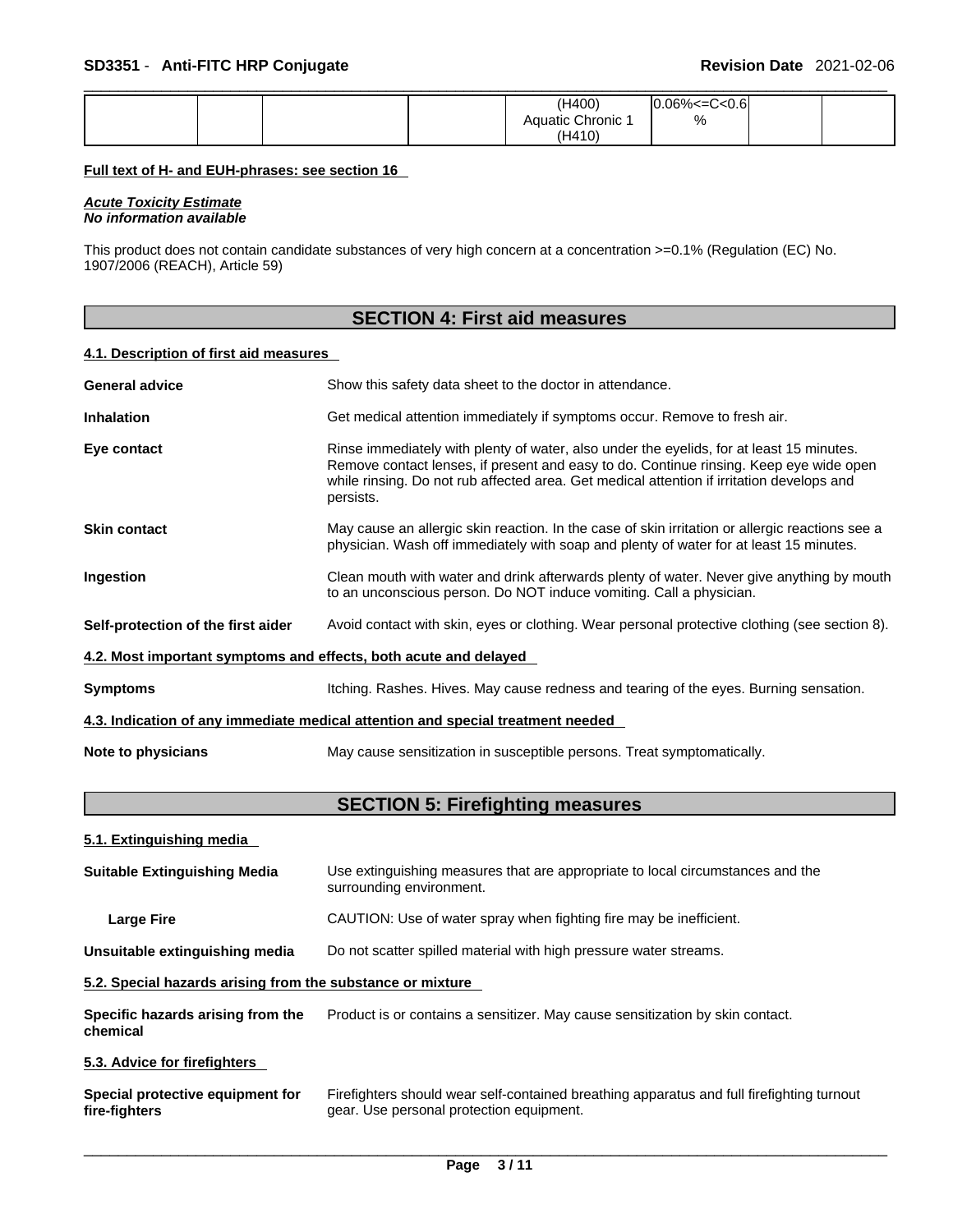# **SECTION 6: Accidental release measures**

#### **6.1. Personal precautions, protective equipment and emergency procedures**

| <b>Personal precautions</b>                               | Evacuate personnel to safe areas. Keep people away from and upwind of spill/leak. Ensure<br>adequate ventilation. Avoid contact with skin, eyes or clothing. Use personal protective<br>equipment as required. |
|-----------------------------------------------------------|----------------------------------------------------------------------------------------------------------------------------------------------------------------------------------------------------------------|
| <b>Other information</b>                                  | Refer to protective measures listed in Sections 7 and 8.                                                                                                                                                       |
| For emergency responders                                  | Use personal protection recommended in Section 8.                                                                                                                                                              |
| 6.2. Environmental precautions                            |                                                                                                                                                                                                                |
| <b>Environmental precautions</b>                          | Prevent further leakage or spillage if safe to do so.                                                                                                                                                          |
| 6.3. Methods and material for containment and cleaning up |                                                                                                                                                                                                                |
| <b>Methods for containment</b>                            | Prevent further leakage or spillage if safe to do so.                                                                                                                                                          |
| Methods for cleaning up                                   | Take up mechanically, placing in appropriate containers for disposal.                                                                                                                                          |
| Prevention of secondary hazards                           | Clean contaminated objects and areas thoroughly observing environmental regulations.                                                                                                                           |
| 6.4. Reference to other sections                          |                                                                                                                                                                                                                |
| Reference to other sections                               | See section 8 for more information. See section 13 for more information.                                                                                                                                       |

# **SECTION 7: Handling and storage**

#### **7.1. Precautions for safe handling**

| Advice on safe handling                                           | Ensure adequate ventilation. In case of insufficient ventilation, wear suitable respiratory<br>equipment. Take off contaminated clothing and wash before reuse. Handle in accordance<br>with good industrial hygiene and safety practice. Avoid contact with skin, eyes or clothing.<br>Do not eat, drink or smoke when using this product. |
|-------------------------------------------------------------------|---------------------------------------------------------------------------------------------------------------------------------------------------------------------------------------------------------------------------------------------------------------------------------------------------------------------------------------------|
| <b>General hygiene considerations</b>                             | Avoid contact with skin, eyes or clothing. Wear suitable gloves and eye/face protection. Do<br>not eat, drink or smoke when using this product.                                                                                                                                                                                             |
| 7.2. Conditions for safe storage, including any incompatibilities |                                                                                                                                                                                                                                                                                                                                             |
| <b>Storage Conditions</b>                                         | Keep containers tightly closed in a dry, cool and well-ventilated place.                                                                                                                                                                                                                                                                    |

#### **7.3. Specific end use(s)**

# **Identified uses**

# **SECTION 8: Exposure controls/personal protection**

#### **8.1. Control parameters**

#### **Exposure Limits**

| Chemical name       | European Union | Austria           | <b>Belgium</b> | <b>Bulgaria</b> | Croatia        |
|---------------------|----------------|-------------------|----------------|-----------------|----------------|
| <b>TRADE SECRET</b> |                | TWA 0.05 mg/m $3$ |                |                 |                |
|                     |                | Sh/Sah**          |                |                 |                |
| Chemical name       |                | Sweden            | Switzerland    |                 | United Kingdom |
| <b>TRADE SECRET</b> |                |                   | SS-C**         |                 |                |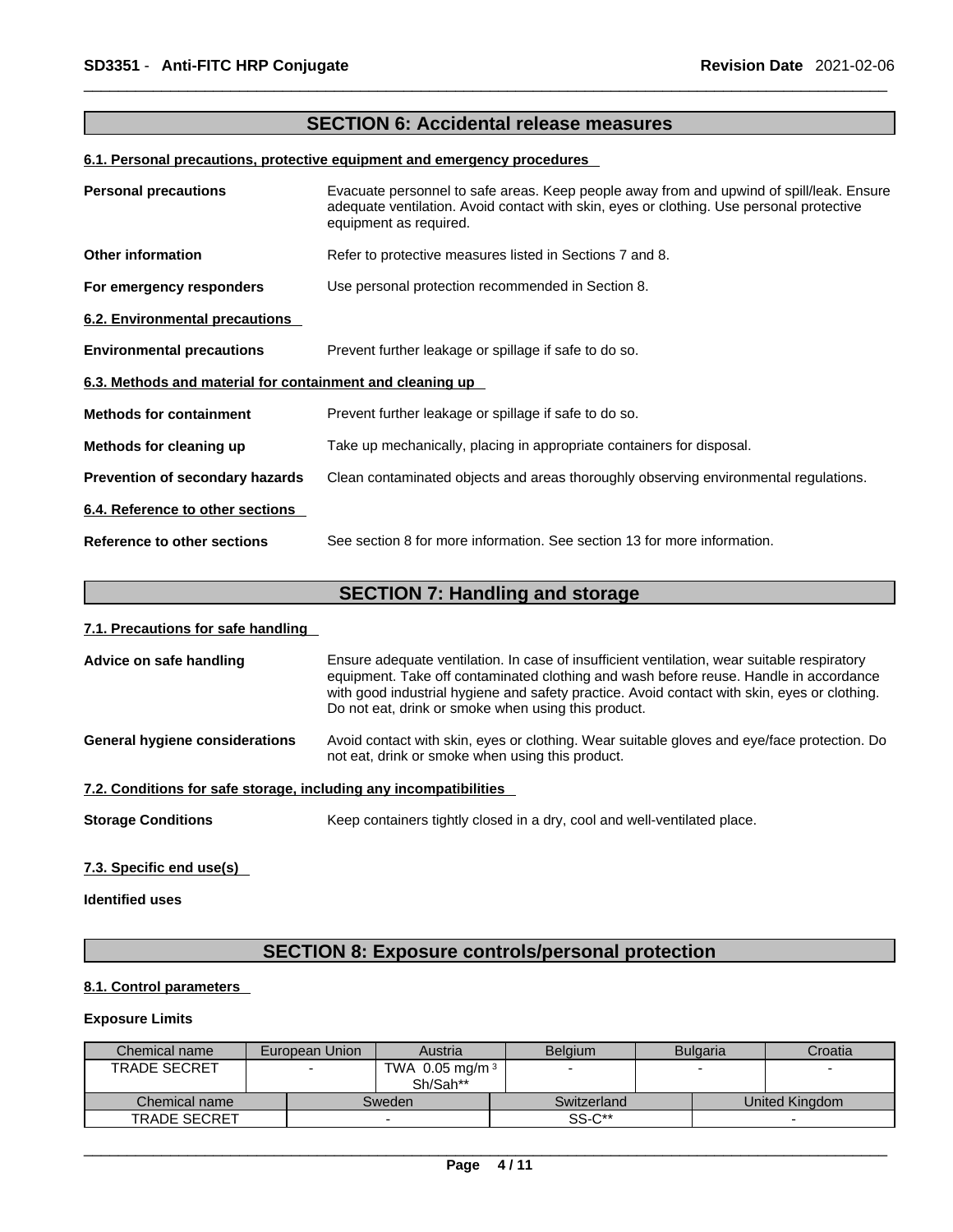|  | -5                 |  |
|--|--------------------|--|
|  | TWA $0.2$ mg/m $3$ |  |
|  | STEL 0.4 mg/m $3$  |  |

#### **Biological occupational exposure limits**

This product, as supplied, does not contain any hazardous materials with biological limits established by the region specific regulatory bodies.

| Derived No Effect Level (DNEL)                                     | No information available. |
|--------------------------------------------------------------------|---------------------------|
| <b>Predicted No Effect Concentration</b> No information available. |                           |
| (PNEC)                                                             |                           |

**8.2. Exposure controls** 

| <b>Eye/face protection</b>             | Wear safety glasses with side shields (or goggles).                                                                                                                         |
|----------------------------------------|-----------------------------------------------------------------------------------------------------------------------------------------------------------------------------|
| <b>Hand protection</b>                 | Impervious gloves. Wear suitable gloves.                                                                                                                                    |
| Skin and body protection               | Long sleeved clothing. Wear suitable protective clothing.                                                                                                                   |
| <b>Respiratory protection</b>          | No protective equipment is needed under normal use conditions. If exposure limits are<br>exceeded or irritation is experienced, ventilation and evacuation may be required. |
| General hygiene considerations         | Avoid contact with skin, eyes or clothing. Wear suitable gloves and eye/face protection. Do<br>not eat, drink or smoke when using this product.                             |
| <b>Environmental exposure controls</b> | No information available.                                                                                                                                                   |

# **SECTION 9: Physical and chemical properties**

| 9.1. Information on basic physical and chemical properties |                          |                          |  |
|------------------------------------------------------------|--------------------------|--------------------------|--|
| <b>Physical state</b>                                      | Liquid                   |                          |  |
| Appearance                                                 | No information available |                          |  |
| Color                                                      | No information available |                          |  |
| Odor                                                       | Odorless.                |                          |  |
| Odor Threshold                                             | No information available |                          |  |
| <b>Property</b>                                            | Values                   | Remarks • Method         |  |
| Melting point / freezing point                             | No data available        | None known               |  |
| Boiling point/boiling range (°C)                           | No data available        | None known               |  |
| Flammability (solid, gas)                                  | No data available        | None known               |  |
| <b>Flammability Limit in Air</b>                           |                          | None known               |  |
| <b>Upper flammability limit:</b>                           | No data available        |                          |  |
| Lower flammability limit:                                  | No data available        |                          |  |
| Flash point                                                | No data available        | Open cup                 |  |
| <b>Autoignition temperature</b>                            | No data available        | None known               |  |
| <b>Decomposition temperature</b>                           |                          | None known               |  |
| pН                                                         |                          | None known               |  |
| pH (as aqueous solution)                                   | No data available        | No information available |  |
| Kinematic viscosity                                        | No data available        | None known               |  |
| <b>Dynamic Viscosity</b>                                   | No data available        | None known               |  |
| Water solubility                                           | No data available        | None known               |  |
| Solubility in other solvents                               | No data available        | None known               |  |
| <b>Partition coefficient</b>                               | No data available        | None known               |  |
| Vapor pressure                                             | No data available        | None known               |  |
| <b>Relative density</b>                                    |                          | None known               |  |
| Bulk Density                                               | No data available        |                          |  |
|                                                            |                          |                          |  |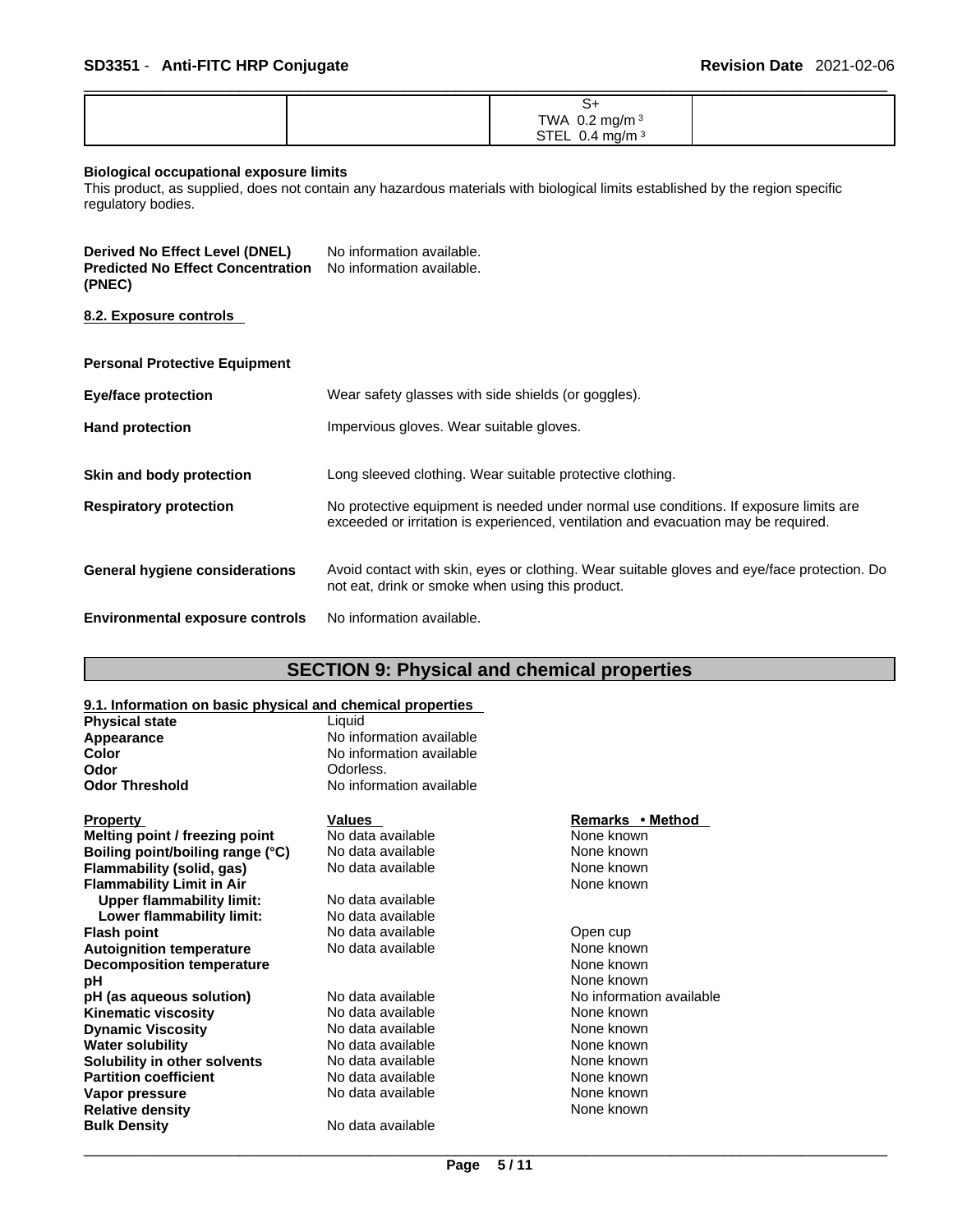| <b>Liquid Density</b><br>Vapor density<br><b>Particle characteristics</b><br><b>Particle Size</b><br><b>Particle Size Distribution</b> | No data available<br>No data available<br>No information available<br>No information available | None known |
|----------------------------------------------------------------------------------------------------------------------------------------|------------------------------------------------------------------------------------------------|------------|
| 9.2. Other information                                                                                                                 |                                                                                                |            |
| 9.2.1. Information with regard to physical hazard classes<br>Not applicable                                                            |                                                                                                |            |
| 9.2.2. Other safety characteristics<br>No information available                                                                        |                                                                                                |            |
|                                                                                                                                        | <b>SECTION 10: Stability and reactivity</b>                                                    |            |
| 10.1. Reactivity                                                                                                                       |                                                                                                |            |
| <b>Reactivity</b>                                                                                                                      | No information available.                                                                      |            |
| 10.2. Chemical stability                                                                                                               |                                                                                                |            |
| <b>Stability</b>                                                                                                                       | Stable under normal conditions.                                                                |            |
| <b>Explosion Data</b><br>Sensitivity to mechanical impact None.<br>Sensitivity to static discharge                                     | None.                                                                                          |            |
| 10.3. Possibility of hazardous reactions                                                                                               |                                                                                                |            |
| Possibility of hazardous reactions                                                                                                     | None under normal processing.                                                                  |            |
| 10.4. Conditions to avoid                                                                                                              |                                                                                                |            |
| <b>Conditions to avoid</b>                                                                                                             | None known based on information supplied.                                                      |            |
| 10.5. Incompatible materials                                                                                                           |                                                                                                |            |
| Incompatible materials                                                                                                                 | Strong acids. Strong bases. Strong oxidizing agents.                                           |            |
| 10.6. Hazardous decomposition products                                                                                                 |                                                                                                |            |
|                                                                                                                                        | Hazardous Decomposition Products None known based on information supplied.                     |            |

# **SECTION 11: Toxicological information**

#### **11.1. Information on hazard classes as defined in Regulation (EC) No 1272/2008**

### **Information on likely routes of exposure**

#### **Product Information**

| <b>Inhalation</b>   | Specific test data for the substance or mixture is not available. May cause irritation of<br>respiratory tract.                                                                                                                                           |
|---------------------|-----------------------------------------------------------------------------------------------------------------------------------------------------------------------------------------------------------------------------------------------------------|
| Eye contact         | Specific test data for the substance or mixture is not available. Causes serious eye irritation.<br>(based on components). May cause redness, itching, and pain.                                                                                          |
| <b>Skin contact</b> | May cause sensitization by skin contact. Repeated or prolonged skin contact may cause<br>allergic reactions with susceptible persons. Causes skin irritation. (based on components).<br>Specific test data for the substance or mixture is not available. |
| Ingestion           | Specific test data for the substance or mixture is not available. Ingestion may cause                                                                                                                                                                     |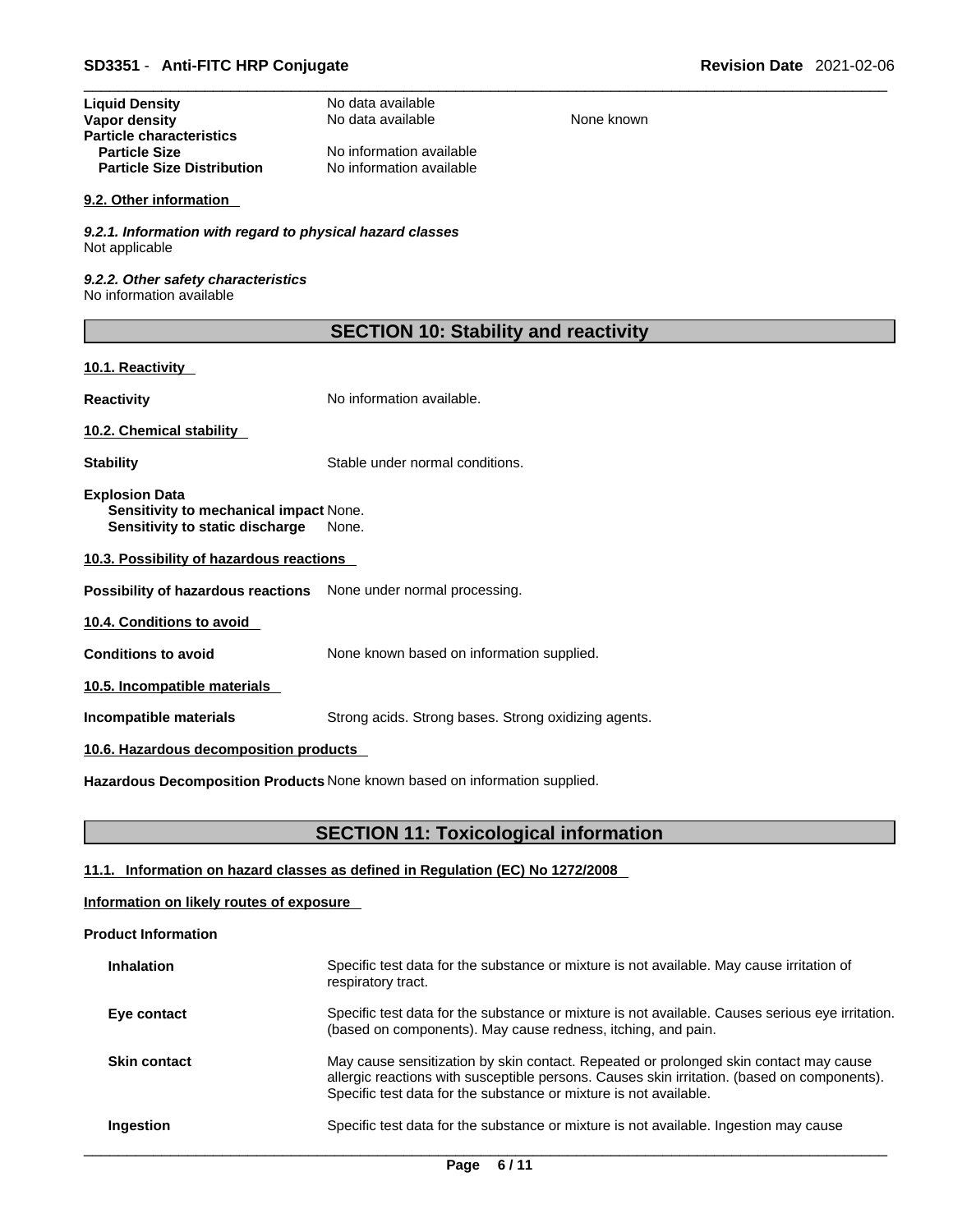gastrointestinal irritation, nausea, vomiting and diarrhea.

#### **<u>Symptoms related to the physical, chemical and toxicological characteristics</u>**

**Symptoms Itching. Rashes. Hives. Redness. May cause redness and tearing of the eyes.** 

#### **Numerical measures of toxicity**

**Acute toxicity** 

**The following values are calculated based on chapter 3.1 of the GHS document ATEmix (oral)** 73,948.00 mg/kg **ATEmix (dermal)**36,981.40 mg/kg

| A I CIIIIX (Germal)           | <b>JU,JUT.40 THU</b> |
|-------------------------------|----------------------|
| ATEmix (inhalation-dust/mist) | 37.048 mg/l          |

#### **Component Information**

| $\sim$<br>Chemical name                     | .D5C<br>)ra                                     | $P^{\sim}$<br>$-$<br>שכּ⊔.<br>110. | $\Gamma$<br>.uau<br>яганог<br>11 11 14 |
|---------------------------------------------|-------------------------------------------------|------------------------------------|----------------------------------------|
| <b>CEODET</b><br><b>TRADE</b><br>UNE<br>◥◡∟ | $DA+$<br>maC<br>77 N.C<br>παι<br>$ \omega$<br>w |                                    |                                        |

#### **Delayed and immediate effects as well as chronic effects from short and long-term exposure**

| <b>Skin corrosion/irritation</b>        | Classification based on data available for ingredients. Irritating to skin.            |  |  |  |
|-----------------------------------------|----------------------------------------------------------------------------------------|--|--|--|
| Serious eye damage/eye irritation       | Classification based on data available for ingredients. Causes serious eye irritation. |  |  |  |
| Respiratory or skin sensitization       | May cause sensitization by skin contact.                                               |  |  |  |
| <b>Germ cell mutagenicity</b>           | No information available.                                                              |  |  |  |
| Carcinogenicity                         | No information available.                                                              |  |  |  |
| <b>Reproductive toxicity</b>            | No information available.                                                              |  |  |  |
| <b>STOT - single exposure</b>           | No information available.                                                              |  |  |  |
| STOT - repeated exposure                | No information available.                                                              |  |  |  |
| <b>Aspiration hazard</b>                | No information available.                                                              |  |  |  |
| 11.2. Information on other hazards      |                                                                                        |  |  |  |
| 11.2.1. Endocrine disrupting properties |                                                                                        |  |  |  |
| <b>Endocrine disrupting properties</b>  | No information available.                                                              |  |  |  |
| 11.2.2. Other information               |                                                                                        |  |  |  |
| Other adverse effects                   | No information available.                                                              |  |  |  |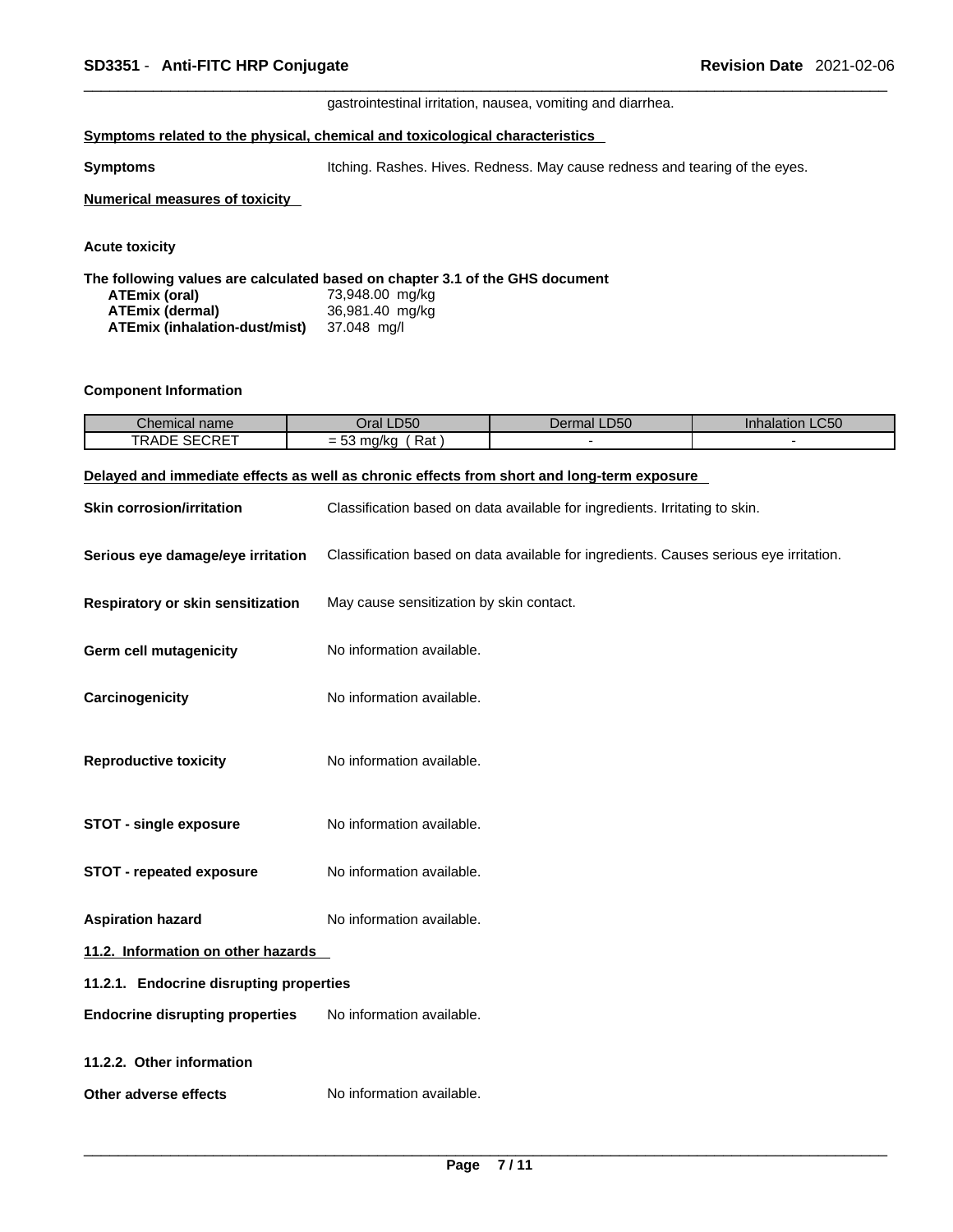# **SECTION 12: Ecological information**

#### **12.1. Toxicity**

**Ecotoxicity Toxic to aquatic life. Toxic to aquatic life with long lasting effects.** 

**Unknown aquatic toxicity** Contains 0.052 % of components with unknown hazards to the aquatic environment.

| Chemical name       | Algae/aquatic plants                                                                                                                                       | Fish                                                      | Toxicity to<br>microorganisms | Crustacea                                                                                                                                                     |
|---------------------|------------------------------------------------------------------------------------------------------------------------------------------------------------|-----------------------------------------------------------|-------------------------------|---------------------------------------------------------------------------------------------------------------------------------------------------------------|
| <b>TRADE SECRET</b> | $0.03 - 0.13$ : 96 h<br>Pseudokirchneriella<br>subcapitata mg/L EC50<br>static 0.11 - 0.16: 72 h<br>Pseudokirchneriella<br>subcapitata mg/L EC50<br>static | 1.6: 96 h Oncorhynchus<br>mykiss mg/L LC50<br>semi-static |                               | 0.12 - 0.3: 48 h Daphnia  <br>magna mg/L EC50 Flow<br>through 0.71 - 0.99: 48 h<br>Daphnia magna mg/L<br>EC50 Static 4.71: 48 h<br>Daphnia magna mg/L<br>EC50 |

#### **12.2. Persistence and degradability**

**Persistence and degradability** No information available.

**12.3. Bioaccumulative potential**

**Bioaccumulation** There is no data for this product.

#### **Component Information**

| Chemical name <sup>r</sup> | Partition coefficient |
|----------------------------|-----------------------|
| TRADE SECRET               | -75<br><b>v.rv</b>    |

# **12.4. Mobility in soil**

**Mobility in soil Mobility in soil No** information available.

#### **12.5. Results of PBT and vPvB assessment**

**PBT** and **vPvB** assessment No information available.

#### **12.6. Endocrine disrupting properties**

**Endocrine disrupting properties** No information available.

#### **12.7. Other adverse effects**

No information available.

# **SECTION 13: Disposal considerations**

#### **13.1. Waste treatment methods**

| Waste from residues/unused    | Dispose of in accordance with local regulations. Dispose of waste in accordance with |
|-------------------------------|--------------------------------------------------------------------------------------|
| products                      | environmental legislation.                                                           |
| <b>Contaminated packaging</b> | Do not reuse empty containers.                                                       |

# **SECTION 14: Transport information**

**IATA 14.1 UN number or ID number** UN3082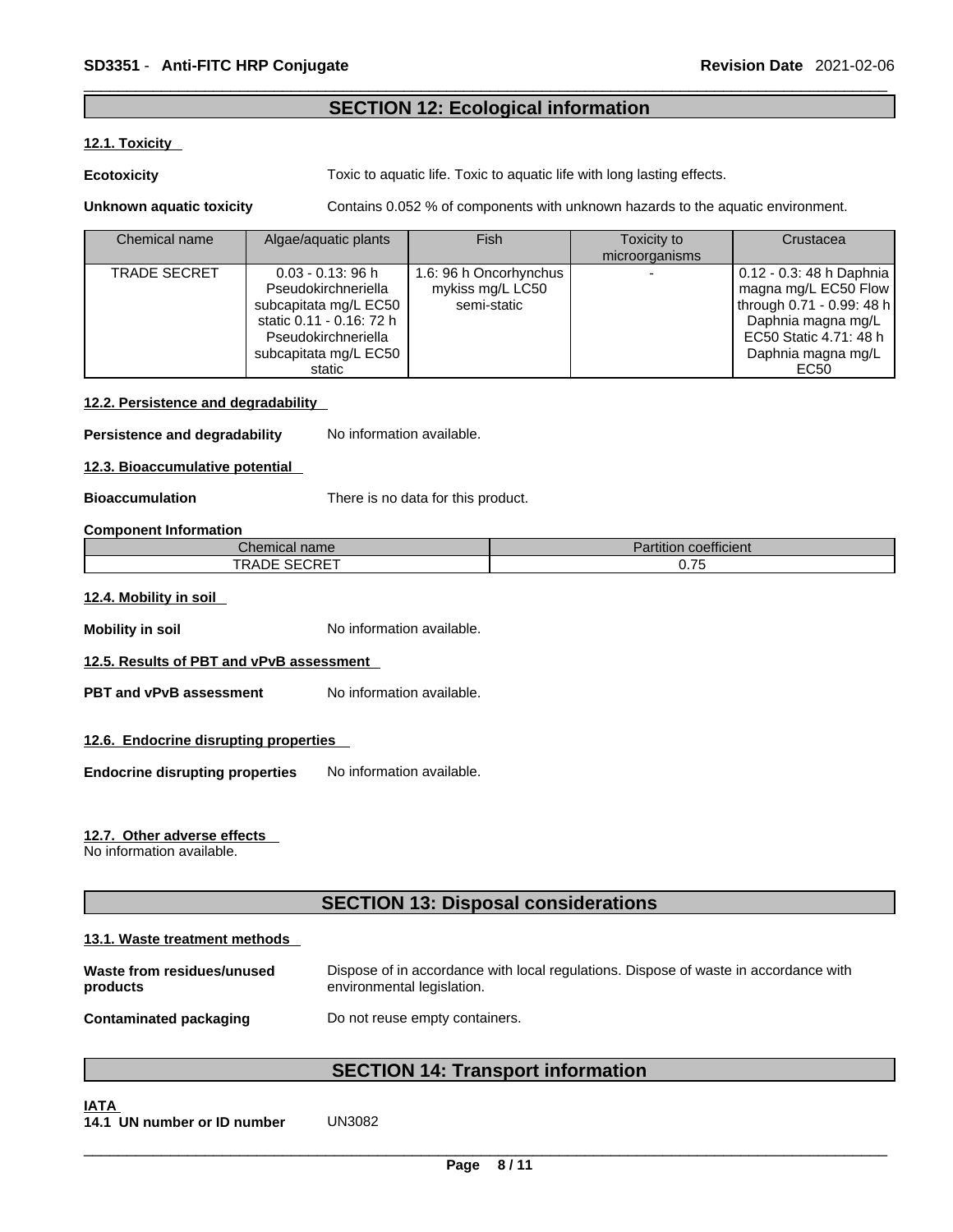#### \_\_\_\_\_\_\_\_\_\_\_\_\_\_\_\_\_\_\_\_\_\_\_\_\_\_\_\_\_\_\_\_\_\_\_\_\_\_\_\_\_\_\_\_\_\_\_\_\_\_\_\_\_\_\_\_\_\_\_\_\_\_\_\_\_\_\_\_\_\_\_\_\_\_\_\_\_\_\_\_\_\_\_\_\_\_\_\_\_\_\_\_\_ **SD3351** - **Anti-FITC HRP Conjugate Revision Date** 2021-02-06

| 14.2 UN proper shipping name<br>14.3 Transport hazard class(es)<br>14.4 Packing group                                          | Environmentally hazardous substance, liquid, n.o.s. (ProClin 300)<br>9<br>Ш                                      |
|--------------------------------------------------------------------------------------------------------------------------------|------------------------------------------------------------------------------------------------------------------|
| <b>Description</b><br>14.5 Environmental hazards<br>14.6 Special precautions for user                                          | UN3082, Environmentally hazardous substance, liquid, n.o.s. (ProClin 300), 9, III<br>Yes                         |
| <b>Special Provisions</b><br><b>ERG Code</b>                                                                                   | A97, A158, A197<br>9L                                                                                            |
| <b>IMDG</b><br>14.1 UN number or ID number                                                                                     | <b>UN3082</b>                                                                                                    |
| 14.2 UN proper shipping name<br>14.3 Transport hazard class(es)                                                                | Environmentally hazardous substance, liquid, n.o.s. (ProClin 300), Marine Pollutant<br>9                         |
| 14.4 Packing group<br><b>Description</b>                                                                                       | III<br>Environmentally hazardous substance, liquid, n.o.s. (ProClin 300), 9, III, Marine<br>UN3082.<br>Pollutant |
| 14.5 Environmental hazards<br>14.6 Special precautions for user                                                                | Yes                                                                                                              |
| <b>Special Provisions</b><br>$F-A, S-F$                                                                                        | 274, 335, 969                                                                                                    |
| 14.7 Maritime transport in bulk<br>according to IMO instruments                                                                | No information available                                                                                         |
| <b>RID</b><br>14.1 UN number or ID number                                                                                      | <b>UN3082</b>                                                                                                    |
| 14.2 UN proper shipping name<br>14.3 Transport hazard class(es)                                                                | Environmentally hazardous substance, liquid, n.o.s. (ProClin 300)<br>9                                           |
| 14.4 Packing group<br><b>Description</b><br>14.5 Environmental hazards                                                         | Ш<br>UN3082, Environmentally hazardous substance, liquid, n.o.s. (ProClin 300), 9, III<br>Yes                    |
| 14.6 Special precautions for user<br><b>Special Provisions</b><br><b>Classification code</b>                                   | 274, 335, 375, 601<br>M6                                                                                         |
| <b>ADR</b><br>14.1 UN number or ID number                                                                                      | <b>UN3082</b>                                                                                                    |
| 14.2 UN proper shipping name<br>14.3 Transport hazard class(es)                                                                | Environmentally hazardous substance, liquid, n.o.s. (ProClin 300)<br>9                                           |
| 14.4 Packing group<br><b>Description</b><br>14.5 Environmental hazards                                                         | Ш<br>UN3082, Environmentally hazardous substance, liquid, n.o.s. (ProClin 300), 9, III, (-)<br>Yes               |
| 14.6 Special precautions for user<br><b>Special Provisions</b><br><b>Classification code</b><br><b>Tunnel restriction code</b> | 274, 335, 601, 375<br>M6                                                                                         |
|                                                                                                                                | $(-)$                                                                                                            |

# **SECTION 15: Regulatory information**

#### **15.1. Safety, health and environmental regulations/legislation specific for the substance or mixture**

# **European Union**

Take note of Directive 98/24/EC on the protection of the health and safety of workers from the risks related to chemical agents at work.

### **Authorizations and/or restrictions on use:**

This product does not contain substances subject to authorization (Regulation (EC) No. 1907/2006 (REACH), Annex XIV) This product does not contain substances subject to restriction (Regulation (EC) No. 1907/2006 (REACH), Annex XVII)

#### **Persistent Organic Pollutants**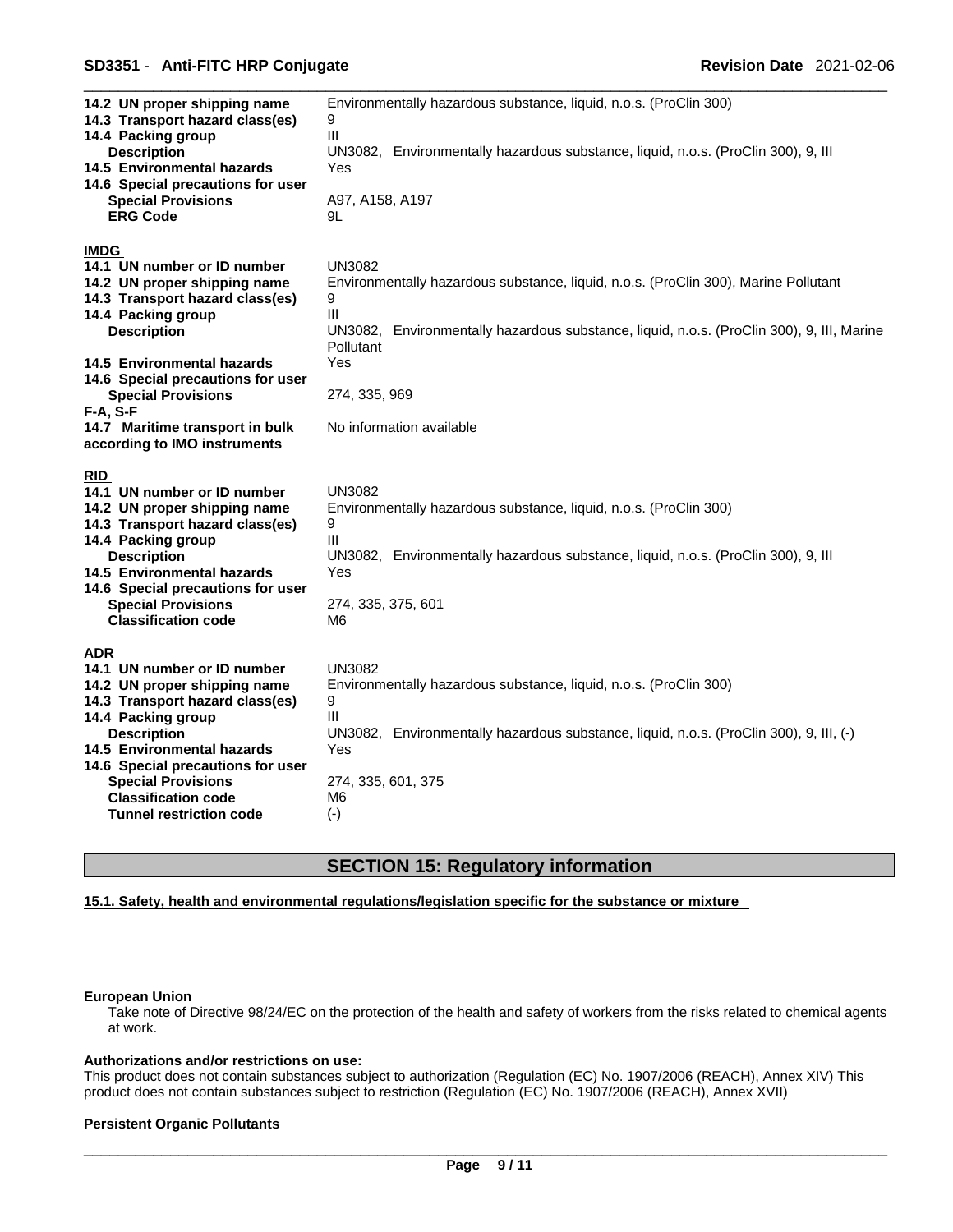#### Not applicable

#### **Dangerous substance category per Seveso Directive (2012/18/EU)** E2 - Hazardous to the Aquatic Environment in Category Chronic 2

**Ozone-depleting substances (ODS) regulation (EC) 1005/2009** Not applicable

#### **Legend:**

 **TSCA** - United States Toxic Substances Control Act Section 8(b) Inventory  **DSL/NDSL** - Canadian Domestic Substances List/Non-Domestic Substances List  **EINECS/ELINCS** - European Inventory of Existing Chemical Substances/European List of Notified Chemical Substances  **ENCS** - Japan Existing and New Chemical Substances **IECSC** - China Inventory of Existing Chemical Substances  **KECL** - Korean Existing and Evaluated Chemical Substances  **PICCS** - Philippines Inventory of Chemicals and Chemical Substances  **AICS** - Australian Inventory of Chemical Substances

#### **15.2. Chemical safety assessment**

**Chemical Safety Assessment** No information available

#### **SECTION 16: Other information**

#### **Key or legend to abbreviations and acronyms used in the safety data sheet**

#### **Full text of H-Statements referred to undersection 3**

EUH071 - Corrosive to the respiratory tract

- H301 Toxic if swallowed
- H310 Fatal in contact with skin
- H314 Causes severe skin burns and eye damage
- H317 May cause an allergic skin reaction
- H318 Causes serious eye damage
- H330 Fatal if inhaled
- H400 Very toxic to aquatic life
- H410 Very toxic to aquatic life with long lasting effects

#### **Legend**

SVHC: Substances of Very High Concern for Authorization:

#### **Legend Section 8: EXPOSURE CONTROLS/PERSONAL PROTECTION**

| TWA     | Time weighted average | STEL | Short term exposure limit |
|---------|-----------------------|------|---------------------------|
| Ceiling | Maximum limit value   |      | Skin designation          |
|         |                       |      |                           |

# Classification procedure

| <b>Classifi</b><br>ום<br>$\cdots$<br>.701<br>$\sim$<br>/2008<br>. acr<br>rdına<br>to<br>kegulation.<br>- No<br>Sification<br>-<br>:COI<br>$\mathbf{r}$<br>╭<br>∣◡∟ | IMe<br>Used<br>ietnoa |
|--------------------------------------------------------------------------------------------------------------------------------------------------------------------|-----------------------|
| lAcute<br>toxicity<br>oral                                                                                                                                         | method<br>iuuialiui i |